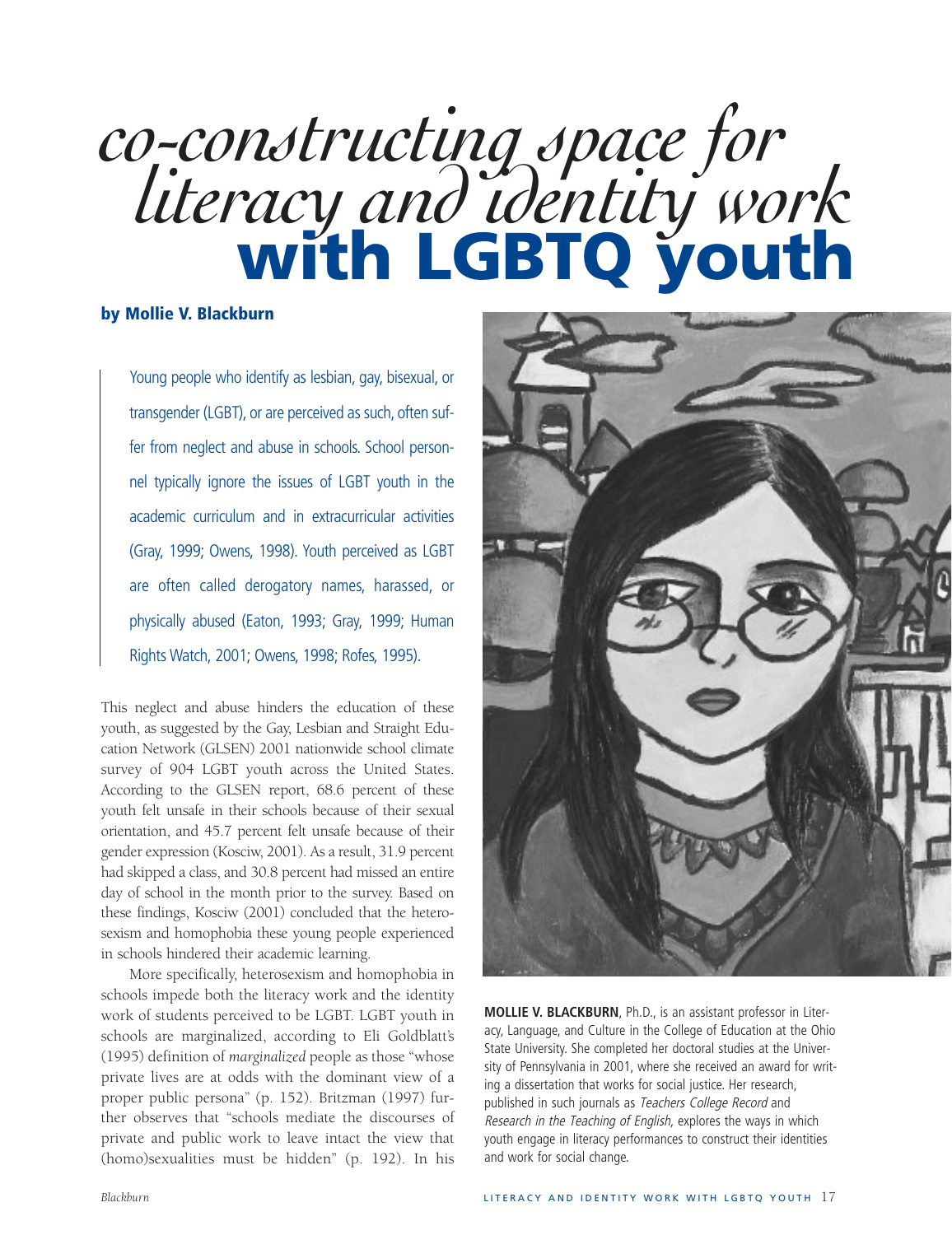study of urban high school students, Goldblatt (1997) found that "a gap between private and public self creates an inhospitable climate for writing.… Writers who are alienated from or insecure within the institutional framework of their writing task will predictably have trouble composing texts for that institution" (p. 152). Thus, the heterosexism and homophobia that LGBT

youth experience in schools is likely to hinder their literacy work.

These forms of oppression are also likely to obstruct identity work. By *identity work*, I mean the ways in which identities are formed in social evolutionary contexts and therefore, in some ways, are shaped by these contexts, as well as the ways in which individuals contribute to the work of identity formation: They have agency to interact in and with their contexts to form their identities (Holland, Lachicotte, Skinner, & Cain, 1998). This work is particularly difficult for LGBT students because, as Britzman (1997) asserts, heterosexism and homophobia work to make homosexualities invisible in schools



so that lesbian and gay students often "have no opportunities to explore their identities" (p. 190) there.

Because schools tend to be heterosexist and homophobic institutions, I chose to examine the literacy and identity work in which lesbian, gay, bisexual, transgender, and questioning  $(LGBTQ<sup>1</sup>)$  youth engage in an outof-school context. I studied Story Time, a literacy group in a youth-run center for LGBTQ youth called The Attic. The LGBTQ youth with whom I worked used our reading and discussions of texts in Story Time to validate their identities and to envision ways in which they might work against heterosexism and homophobia.

# **The Attic, Story Time, Youth, and Texts**

The Attic, founded in 1993 in Center City Philadelphia, serves LGBTQ youth ranging in age from 12 to 23. According to The Attic's statistics at the time I was there, the youth served were 45 percent African American, 40 percent European American, 5 percent Latino/a, and 4 percent Asian Pacific Islander; the other 6 percent were of other or mixed

> tics, which at that time failed to identify transgender youth, stated that 54 percent of the youth were male and 46 percent female. The participants were diverse in their gender, race, and class; almost all were from urban communities. Most had, at some point in their lives, been students in a district that, by the time they were adolescents, had a policy protecting the rights of LGBTQ youth. However, the youth with whom I worked rarely reported having experienced the implementation of this policy. In my experience, The Attic was most heavily used by African-American males. The Attic explicitly worked against heterosexism and homophobia in a variety of

ethnicities. The statis-

ways. For example, it trained and hired youth to conduct outreach to young people and youth service providers on meeting the needs of LGBTQ youth. It also offered a wide array of services such as support groups, counseling, tutoring, and social activities.

When I first came to The Attic as a volunteer, the youth asked me to facilitate a group different from the existing support groups—something more recreational. I tried several groups—including "Out and About," in which we did activities such as scavenger hunts outside of The Attic—but Story Time is the group that lasted. Story Time began meeting for approximately two hours once a week in the fall of 1998 and continued while I was there, through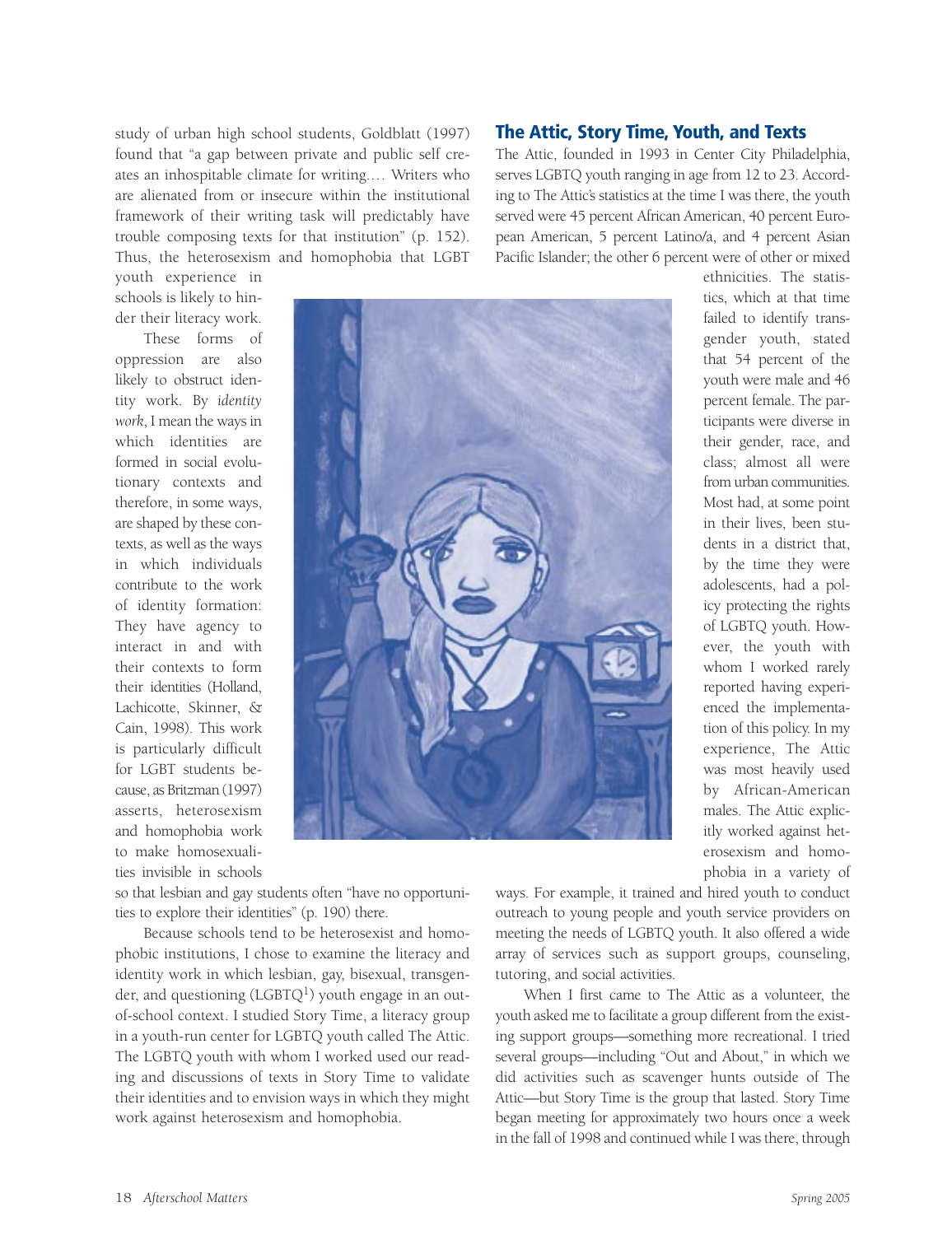August of 2001. After that, it was and continues to be facilitated by a youth who was an active participant. During one of my years with Story Time, July 1999 through July 2000, I formally collected data including field notes, audiotapes of two-thirds of the meetings<sup>2</sup>, and documents shared in the meetings. This data collection was a part of a larger ethnography of the ways in which LGBTQ youth use reading and writing for social change (Blackburn, 2001).

During this year, the group met 45 times; 93 youth attended at least once. Because the group was open, youth came and went as they chose, so that attendance was quite

varied. A meeting of Story Time could include two young people or 18, but an average of nine youth came to each meeting: some quite regularly, others sporadically, and still others only once. The most regular participants were four youth who came to more

than half of the meetings, and six more who came to over a quarter of the meetings. Of these, six self-identified as African-American male, three as African-American female, and one as white female.

Typically I began meetings by inviting youth to share any texts they had brought. Over the year of formal data collection, the youth shared texts at almost half of the meetings (47 percent). If they had not brought texts, I described the texts that I had brought and asked the group whether they would like to read any of them. Usually I had copies for all so that we could read the texts together; I often prepared them to be read as readers theatre (see Tierney & Readence, 2000), in which people in the group assume the roles of characters in the story and read the appropriate dialogue. I shared texts at 82 percent of the meetings. If the group seemed uninterested in reading the texts I had brought, I suggested that the group talk or use a book of questions to serve as a catalyst for conversation. We shared no texts, other than the stories we told about our lives, at three (7 percent) of the meetings.

Of the texts that the youth shared during the year of formal data collection, about two-thirds (67 percent) were written by the youth and one-third (33 percent) by someone outside The Attic. One text was a combination, a video created by a youth based on two published texts (see Blackburn, 2002–2003), and another was a love letter to one of the young men in the group. Of the texts that I brought, most (80 percent) were published by someone outside The Attic; 13 percent were either data or drafts related to this research. I also shared a few poems that my partner wrote and one piece from my journal.

Though the texts included a wide range of genres, most were traditional alphabetic texts. Of the 83 unique texts the youth shared, 67 were alphabetic, including poems, journal entries, excerpts from books, letters, short stories, a magazine, an excerpt from a poem, a commercial script, and an excerpt from the Bible. Non-alphabetic texts included song lyrics, audiotapes, videotapes, a piece of art, a photograph, and a scrapbook. I shared 43 unique texts, of which 33 were alphabetic: poems, short stories, articles in periodicals, excerpts from novels, vignettes, written data, a book of questions, and a 'zine (a magazine written, produced, and distributed by a young

> person for young people). Other texts I shared included audiotapes, videotapes, picture books, and an excerpt from a graphic novel. Race and/or sexuality were central to many, but not all, of the texts we read and discussed at Story Time, as will become apparent in

my description of a particular meeting. In the supportive environment of The Attic, the youth and I co-constructed a unique space in which to engage in literacy and identity work.

#### **Conceptualizing Space**

**Places exist in and of**

**themselves, but spaces are**

**those places brought to life.**

*Space* is a living, breathing context characterized by complexities and often by conflicts. Susan Talburt (2000) points to de Certeau's distinction between *place* and *space,* in which he asserts that *space* is a "practiced place" (p. 19). Talburt describes *spaces* as "emergent, incomplete, and unpredictable" (p. 19), as opposed to *places,* which she understands to be "an order of distributed relationships, location, and fixity, such as a given culture to be transmitted, an interpretation to be learned, or defined skills and methods of reasoning to be acquired" (p. 19). *Places* exist in and of themselves, but *spaces* are those places brought to life. I include in the concept of *space*the people within a place and the ways in which that place brings people to life. In other words, *space* is a dialogic between place and people.

Talburt acknowledges that "Certain discursive spaces encourage certain articulations of the self" (p. 17). I would add that when a particular space does not allow for a particular articulation of the self or performance of identities, then that place stops being a space for that articulation or performance. For example, The Attic is a place that makes space for LGBTQ youth to perform their sexual identities, while school may not be. School often offers these youth space to be students of a particular race or gender, such as African-American female, while not providing space for them to be students with sexual identities, such as lesbian. Thus, it is not that there simply is or is not space; rather, it is that there may be space for some aspects of individuals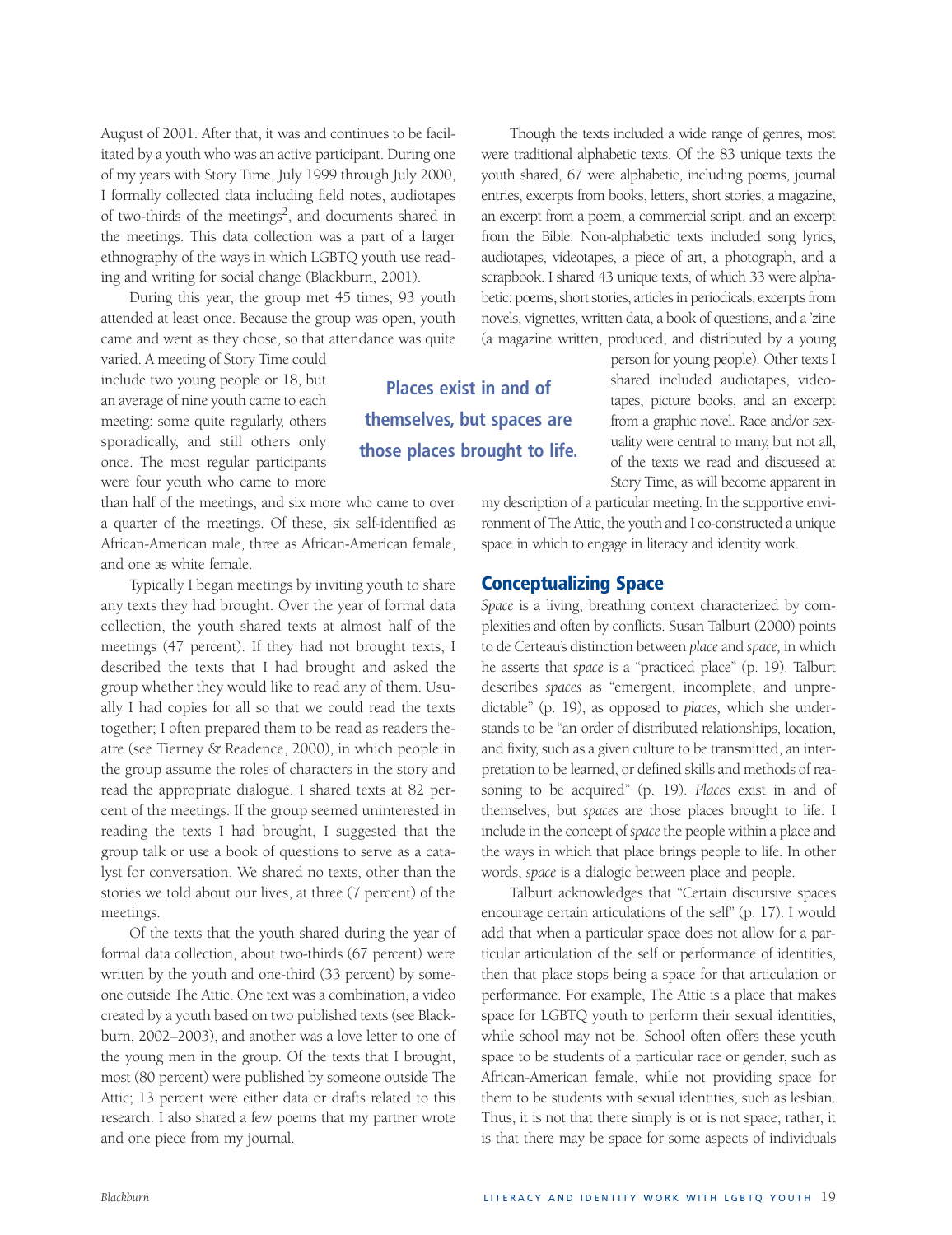and not for other aspects. Space can be squelched by the assumption that everyone shares a particular perspective, such as a heteronormative one. If a space does not allow for difference and controversy, then it is no longer space.

According to bell hooks (1994), space is:

a context where we can engage in open critical dialogue with one another, where we can debate and discuss without fear of emotional collapse, where we can hear and know one another in the difference and complexities of experience. (p. 110)

Although hooks is talking specifically about space among women, her notion is more broadly applicable. In this arti-

cle, when I talk about *space*, I am talking about the space, or lack thereof, that LGBTQ youth find—or make—to explore their identities, particularly their sexual identities, in ways that often conflict with the heteronormative. Whether or not a space is safe enough for this kind of identity work can be determined only by a particular individual at a particular time. What is safe for me may not be safe for a young person, and what is safe for that young person may not be safe for another; further, what is safe for one person at one time may not be safe at another time. When I say that a space is safe enough for a given kind

particularly text-rich; we read and discussed a wider array of texts than usual. While I could draw from many meetings to create a collage of images of the literacy and identity work in which we engaged in Story Time, this single meeting offers a range of such images in a cohesive form.

#### **Description**

This meeting included ten youth, another adult staff member, and me. Seven of the youth and the adult staff member attended Story Time regularly. Of the three youth who were not regulars, one came both to Story Time and to The Attic sporadically during the study, another came only twice, and the other came once.



few announcements, and then I asked whether anyone had brought anything to share. Thun $der<sup>3</sup>$ , a regular in the group, began talking about his collection of poems—some of which he had written, some of which were by other people. He read aloud one of his own poems from this collection. Entitled "In the heat," the poem was gay male erotica. The group discussed the poem's sexual nature, its powerful sensory images, its use of metaphor, and its similarity to a poem we had read in a previous meeting. Thunder then read another of his poems, "It is coming," which was about revenge. The group

We began with a

of identity work, I am not asserting that such space is necessarily characteristic of the place; rather, I am describing what an individual can accomplish in that place at a particular time.

# **Co-Constructing a Safe Space in Story Time**

A close look at a single meeting of Story Time provides an illustration of this concept of a safe space. This meeting was representative of many others in terms of attendance, participation, and structure, but it was unique in that it was laughed and joked about the content of the poem. I affirmed his writing, saying it was "fabulous," and pointed out his use of assonance, explaining what the term means. Thunder responded by saying that he got the technique from Edgar Allen Poe's "The Raven." One of the youth said that he was thinking of that poem while Thunder was reading, and so we talked briefly about Poe.

Next, Karen spoke of a poem she had written about Mary, her sister who had died two months earlier of complications resulting from sickle cell anemia. She prefaced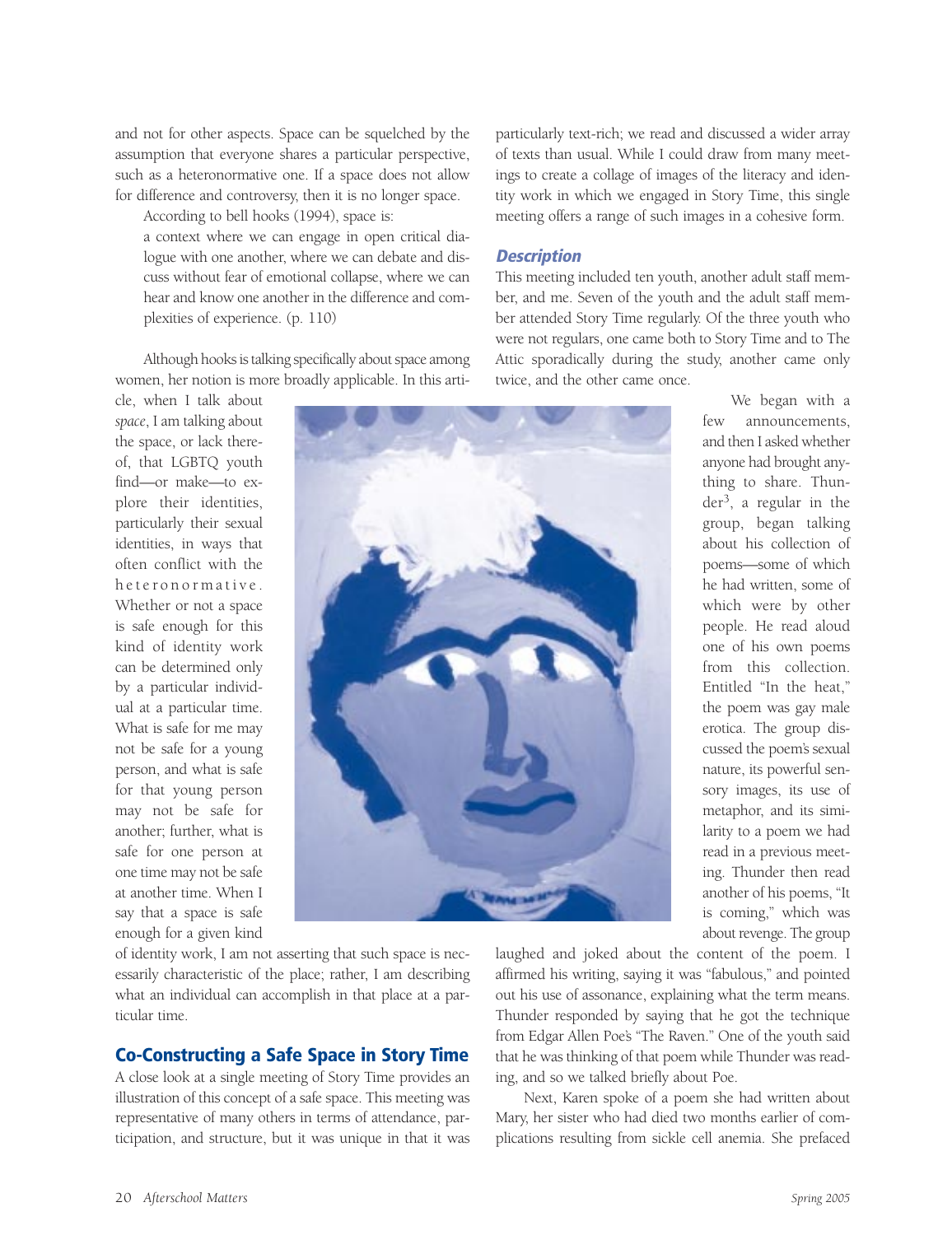her reading by saying that the poem was an incomplete draft and that she was not ready for critical feedback. I asked about the catalyst for the poem, and she told me that she wrote it because she was "feeling some kind of way." She read the poem aloud. It was powerful in its evocation of Mary's life, death, and funeral, and of the life Mary did not have. One of the youth commented on how "real" the images seemed, focusing on the images of life. We did not discuss Mary's death.

Thunder invited another youth to share, but he declined. Karen talked about some of her poetry and read a poem she had shared before at Story Time. Next, Theo talked about his poetry and read aloud his poem "Stranger," an account of a brief interaction between two people who run into each other at a coffee shop long after a one-night stand. He performed the poem's dialogue and sang an excerpt from a song that was part of the poem. His word play was delightful, including such phrases as "traipse trippingly" and "feel our fickle fingers tickle our tongues." He played with cliché by ending his poem with, "That which does not kill us makes us"—here he inserted a long pause—"stranger." After he read, he told the story behind the poem. I pointed out the word play that appealed to me, as did others in the group.

Thunder invited me to share, and

I told the group that I'd brought a children's book by Chris Raschka (1999), Like Likes Like. It's about a cat who is lonely in the world of "Two by two, he and she" until "Look! In luck. Looks like like likes like. Oh. How lucky." I read it aloud and then asked whether group members thought the cats were gay. Karen said, "I think they're homo-

sexual kittens," and Thunder said, "I think they're kitties with homosexual tendencies." I told them what one of my academic mentors had told me, that Raschka said that he wrote the book to honor same-sex relationships. Several people expressed their interest in the book.

At this point, approximately halfway into the meeting, Karen said, "You know what we didn't do today, Mollie? We didn't go around and say our names." We didn't always introduce ourselves, but since there were several participants who did not come regularly, I was glad she suggested it. Often when we introduced ourselves, we said our names and something about ourselves, so I asked for a topic. Karen suggested that we say our names and our favorite books or authors. As we went around the room, participants named Jeanette Winterson and E. Lynn Harris, among others. Once the introductions were complete, the large group discussion dissipated into smaller conversations, until I said, "We can

talk if you want, but I want to tell you some other things that I brought just in case you want to read them." I said that I had copies of a poem that Karen had repeatedly referred to as "the nature poem" throughout the meeting, and that I had also brought a transcript of a previous meeting of Story Time in which we had read and discussed this poem. I mentioned other options as well, but Karen said, "You know what I want to read? … I want to read the nature poem.… I want to read the transcripts too." From previous discussions, Thunder, Karen, and I knew that the poem made Quentin uncomfortable. I asked Quentin whether he was OK with reading it, whether he'd stay for the reading, and Thunder said, for Quentin, "He *will* stay." I asked Quentin to move so that I could see his face during the reading to see how he was reacting. Quentin moved, and I distributed copies of the poem and the transcript. The youth negotiated among themselves who would read the various parts of the transcript, and a young woman who had recently joined us agreed to read the poem.

The "nature poem" was Ellen Bass' (1993) "For Barbara, who said she couldn't visualize two women together." During the reading, two of the young women responded audibly to the sexual nature of the poem, mostly with

"uhmmmms." After the reading, the group responded fervently and chaotically to the poem. Then Karen began reading the transcript of our previous discussion of the same poem, in which the group talked about whether the poem was about sex or about nature. After reading the transcript, Quentin said he finally saw the poem as sexual. When Thunder said

the poem got his "testosterone flowing," Karen reminded him of the sexuality in his own poetry, and in Theo's, by quoting poetry shared in today's meeting.

Since it was now time for the group to end, I asked Karen to bring to the next meeting a text she had mentioned earlier, and she agreed. Again the large-group discussion dissipated into smaller conversations as people departed.

#### **Analysis**

This meeting of Story Time was typical in that the youth decided whether to attend and what to do when they came. Although I had an agenda for the meeting, they did also, so that together we negotiated the space and its use. First, the youth shared the texts they had brought; after that, I introduced the texts I had brought, from which the youth selected the ones they wanted to read together. We read a wide array

**The youth both represented themselves in their own writing and sought representations they could recognize or claim in the writing of others.**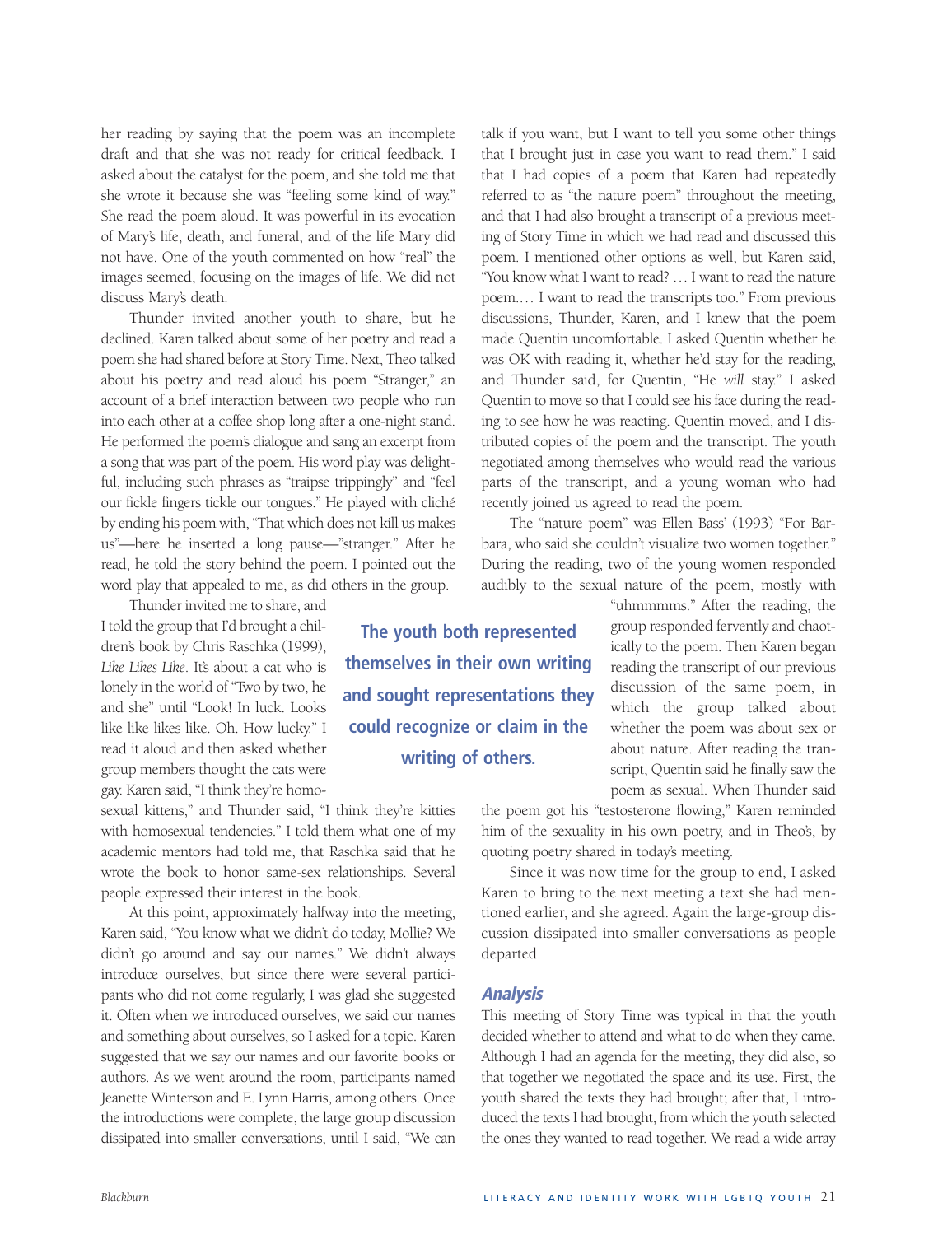of genres, including poetry, a children's book, and data, referring along the way to other works. The texts touched on many topics, including revenge, loss, and love. The youth both represented themselves in their own writing and sought representations they could recognize or claim in the writing of others. Although our discussion of our reading was valuable in and of itself—in that it provided an out-of-school space in which these LGBTQ youth could validate their identities—it also served to help these youth imagine spaces for themselves as LGBTQ youth in schools.

Together, in Story Time, we juxtaposed schoolsanctioned literacy work and unsanctioned sexual identity work. By talking about poetic devices such as imagery, metaphor, assonance, and alliteration in the context of (homo)sexually explicit poetry, we considered what it might be like to talk about sex—particularly nonheterosexual sex—in schools, which some naively imagine

to be asexual. We confirmed that sexual texts can be analyzed in a scholastic fashion. We also did intertextual work by comparing and contrasting poems, in terms both of content and of style and structure: Karen compared the content of the Bass poem to that of Thunder's and Theo's poems, and we compared the style of Thunder's poem to Poe's. We talked about favorite authors and authors who inspired us, as Poe inspired Thunder. Although much of the literature in this particular meeting was about sex, the reading of *Like Likes Like* served to disrupt the notion that non-hetero-

sexual identities are only about sex. The book illustrated that literature offers a way to talk about non-heterosexual identities in ways that are *not* about sex and that *are* accessible to youth, even young children. In these ways, these LGBTQ youth and I co-constructed a space in which literacy work and identity work came together.

Constructing such a space involved safety and risk. When Karen stated that she was not prepared for critique of her poem about her recently deceased sister, the group honored her need for safety by responding primarily to the content of the poem and responding to the form only with praise. Karen communicated that she was vulnerable, and the group responded in a supportive manner. Further, after reading and discussing this poem, she shared another poem, one that the group had praised on a previous reading. In these ways, Karen constructed a safe space for herself, with the help of the group. Still, the group could be as risky as it was safe. When Karen asked to read a poem that she knew made Quentin uncomfortable, and Thunder insisted that Quentin stay for the reading, both were challenging Quentin, all but demanding that he sacrifice his comfort in order to expand his notion of what was acceptable. This challenge was a risk, but in the end it was worth it, as Quentin came to a new understanding of a poem that initially caused him discomfort. Thus, in Story Time, we worked together to co-construct a space where the youth felt safe enough to take risks.

## **Considering School**

**By offering a model of one**

**school-sanctioned way of engaging in literacy and**

**identity work, Story Time**

**helped youth to imagine doing similar kinds of work in school**

**that would help them make**

**space for themselves as LGBTQ youth.**

The Story Time space, where youth engaged in literacy and identity work in ways that were both safe and risky, offers a vision of what schools could be like for LGBTQ youth. By engaging in sexual identity work via school-sanctioned practices, the youth could imagine that such work might be pos-

> sible in school. The balance of safety and risk showed them what it would take to make engaging in sexual identity work in schools possible: It would take a safe place where youth could communicate their vulnerability and expect to be supported. Simultaneously, it would also take a space for pushing and pulling, a space where LGBTQ youth could challenge the heteronormative by expanding the curriculum to include their identities. It would take acknowledging people's discomfort and asking them to listen, to hear, and to try to understand.

In the first meeting of Story Time,

after we read "Am I Blue?" (Coville, 1994) a short story about a young man who is abused because he is perceived to be gay, I asked the youth to imagine what it would be like to read this story in school. Star said, "It'll make me feel comfortable to let everybody else read what people like me go through and everything, so, like, they could get a better understanding" (audiotape, October 1998). The following summer, after we read "For Barbara," (Bass, 1993) the lesbian love poem mentioned earlier, Star said that he wanted a copy: "I'll give it to my English teacher, and say, 'What do you think about this?'" (audiotape, August 1999). Although Star did not give the poem to his teacher and probably never intended to, he was able to imagine doing so as a possibility. By offering a model of one school-sanctioned way of engaging in literacy and identity work, Story Time helped youth to imagine doing similar kinds of work in school that would help them make space for themselves as LGBTQ